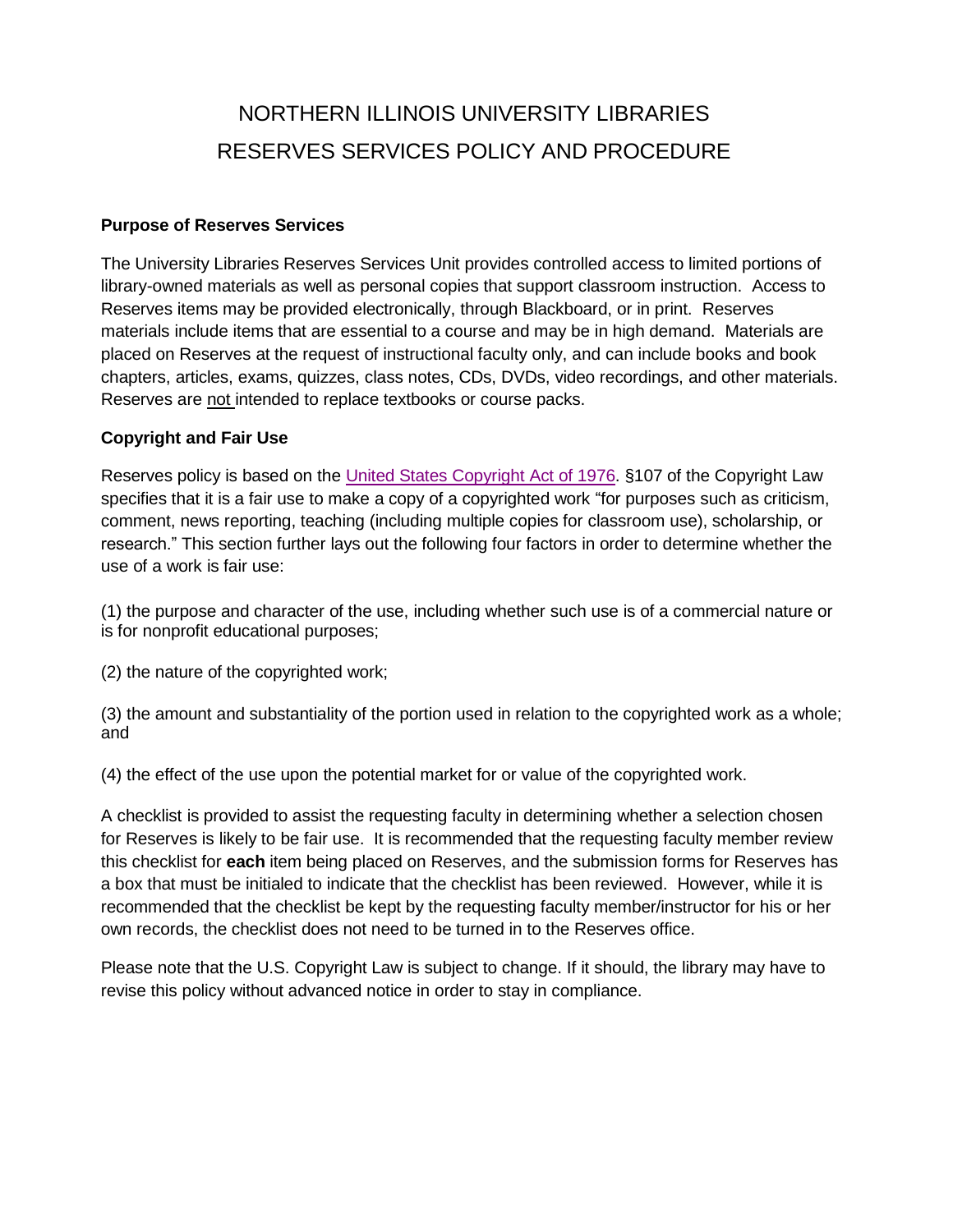## **Policies for Reserves**

#### Print Reserves

The library will place all of its owned copies of a book title on Print Reserves when the faculty member requests that title. The faculty member may also place personal copies of book on Print Reserves. The University Libraries strive to safeguard all materials that are placed in the library; however, the Reserves Services Unit assumes no responsibility for loss or damage to personal copies. Personal copies are subject to library policy and will be given Reserves labels and Reserves call numbers, which will be affixed to the material. **Professors are required to sign a damage waiver upon submitting personal copy books.** Personal copies will be returned once the listed items are taken off of Reserves.

Copies of textbooks required for a course can be put on Print Reserves so long as they are provided by the instructing faculty member (see the above information regarding personal copies). The library is unable to provide copies of textbooks. Print Reserves may not substitute for the purchase of textbooks. Therefore, we limit one copy of a textbook on Print Reserves per 25 students.

In cases where selections for Electronic Reserves exceed 10%, the Reserves staff will contact the requesting faculty member to inquire whether the faculty member would prefer to reduce the selection or whether the entire work should be placed on Print Reserves.

The following may **not** be placed on Print Reserves: Books lent by other universities or libraries via interlibrary loan, course packets, or consumables (such as workbooks, which are intended for one-time use).

If requested items are not owned by NIU Libraries, those titles will be referred to the appropriate library subject specialist for possible purchase. Materials that have to be ordered will require extra processing time. Please consider loaning a personal copy before requesting that a book be ordered for purchase, especially if the item is needed for early in the semester.

## **Before making assignments, please confirm that the items that have been requested have been made available in Reserves.**

#### Electronic Reserves (E-Reserves)

Reserves will put up to 10% of an item on Electronic Reserves. If a larger percentage is desired, the requesting faculty member might consider placing the entire work on Print Reserves (for books).

A larger percentage of the work can go up if the requesting faculty member is the copyright owner, or if the requesting faculty member has obtained written permission from the copyright owner to post a larger percentage. Faculty members will need to provide a copy of the written permission letter in order to post items on Reserves. Please note that when written permission is obtained from copyright holders, that is on a one-semester basis. If the requesting faculty member wants to keep an item on Reserves longer than one semester, written permission will need to be obtained from the copyright holder again.

Links will be provided for material in the public domain.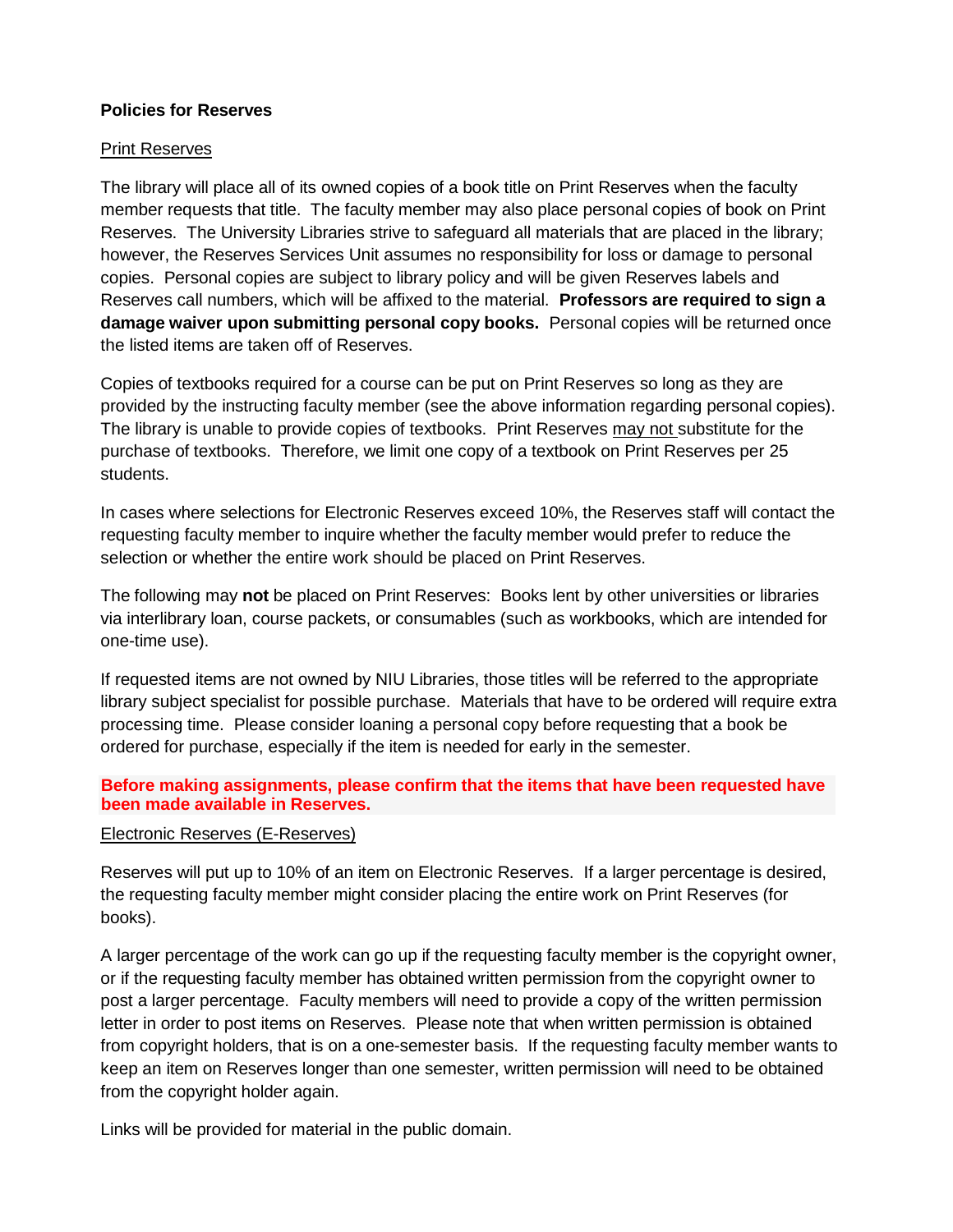The following may **not** be placed on E-Reserves: Readings available as course packs at the campus bookstore, consumables (such as workbooks), or unpublished works by anyone other than the requesting faculty member (unless the requesting faculty member has obtained written permission).

The Reserves Services Unit reserves the right to decline a request if we feel it violates our Copyright/Fair Use Policy.

# **Placing Readings on Reserves**

The procedure, forms, and deadlines for submitting readings can be found in the Reserves Processing and Maintenance Room (Room 139) of Founders Memorial Library or on the library homepage at https://library.niu.edu/ulib/content/services/coursereserves/index.shtml.

Requests are processed in the order that they are received. Lists submitted by the deadline are given the highest priority (deadlines can be found on the submission pages). Lists submitted after the deadline may require one to two weeks of processing time before the items can be posted.

Physical materials can be dropped off in Room 139 of Founders Memorial Library. Reserve reading requests can also be submitted on the standard form that is available from the Reserves Room for this purpose. The completed form may be mailed, faxed, or dropped off at Room 139, or the Reserves Desk in Founders Memorial Library.

Reserves material requests for the branch libraries should be sent to the appropriate branch library.

Please submit the course syllabus for each course for which Reserves items are being requested.

## Submission Requirements for Print Reserves

The most efficient way to place items on Print Reserves is to provide photocopies with the reading list. If the instructors are unable to provide photocopies, then the Reserves Unit staff will make one photocopy per item.

When providing photocopies, it is advantageous to maintain a consistent left or top margin of at least one inch to allow for binding.

Requests for photocopies must include accurate citations. Providing this will assist in the speedy processing in getting those items up on Reserves. For example, for books, please include NIU call numbers (if available), as well as the customary author, title, date of publication, and page numbers. For journal articles, please submit author, title of article, title of journal, volume and issue number of journal, date, and page numbers.

Photocopies and personal copies will be returned to the instructor when the items are taken off Reserves.